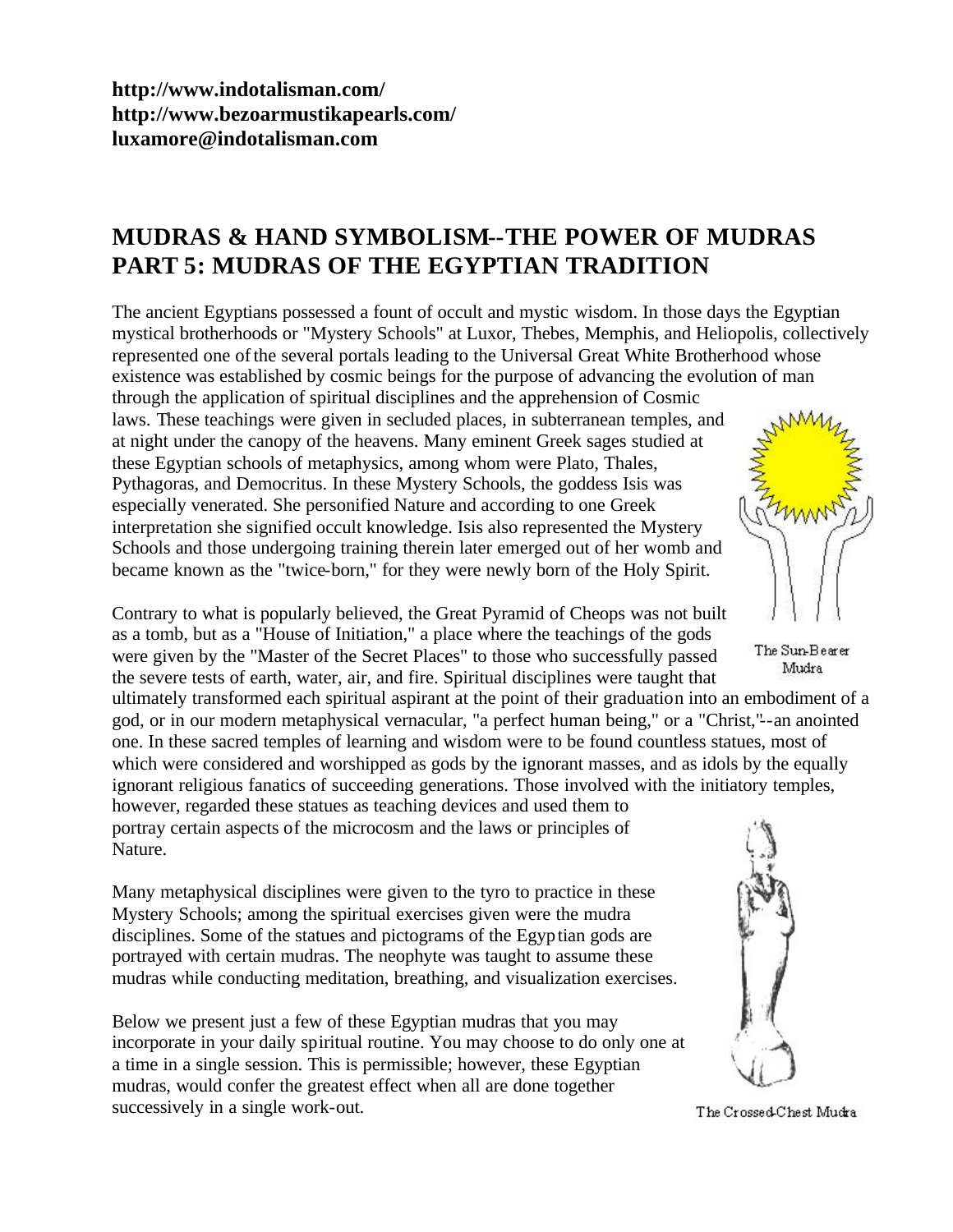1) The Sun-Bearer Mudra. Place both hands outstretched above the head holding an imaginary sun. Palms upward. Visualize the microcosmic sun as a divine fiery radiance--it is in fact the presence of your Higher Self. Imagine the rays of the Higher Self pouring into your upturned hands. Maintain this visualization and hand position for five to ten minutes. Chant the mantra, "HU" over and over. This Egyptian mudra helps one to absorb higher energies. The hands being positioned beyond the lower layers of the aura and above the head makes it easier for one to contact the magnetic-field of the superconscious Self and thereby empowering the lower aspects of the microcosm. Unless otherwise indicated, let the breathing rhythm be natural in this and the following exercises.

2) The Cross-Chest Mudra. This is an Egyptian gesture of royalty. The left hand is placed on the right side of the chest, and the right hand on the left side-as may be seen in the statuette of Osiris. As you will recall, this is the Sign of Resignation. If you are standing or sitting upright with the spinal column erect instead of in the lotus position, keep your feet together. This will close the circuit at the lower region and allow energies to circulate. Take a deep breath while in this position and hold it for as long as comfortable. Then release the breath slowly. Repeat three times. After three cycles of deep breathing maintain the mudra for five to ten minutes more while breathing normally and chanting the mantra, "AIM" several times. This mudra draws the energies of the aura into the physical body, especially in the chest region. It helps to strengthen and awaken psychic centers there such as the anahata chakra, or heart center. The thymus gland being empowered via the heart chakra, the immunity level of the physical body would naturally be fortified. This is one of the mudras taught by the Rosicrucian Order, a mystical fraternity perpetuating the ancient occult wisdom. According to the Order's oral tradition it was founded in ancient Egypt by Thutmose III--one of the enlightened pharaohs that ruled the land of the Nile. This mudra integrates the positive/solar and negative/lunar forces in the body. Divine power in the physical system results with the use of this hand pose.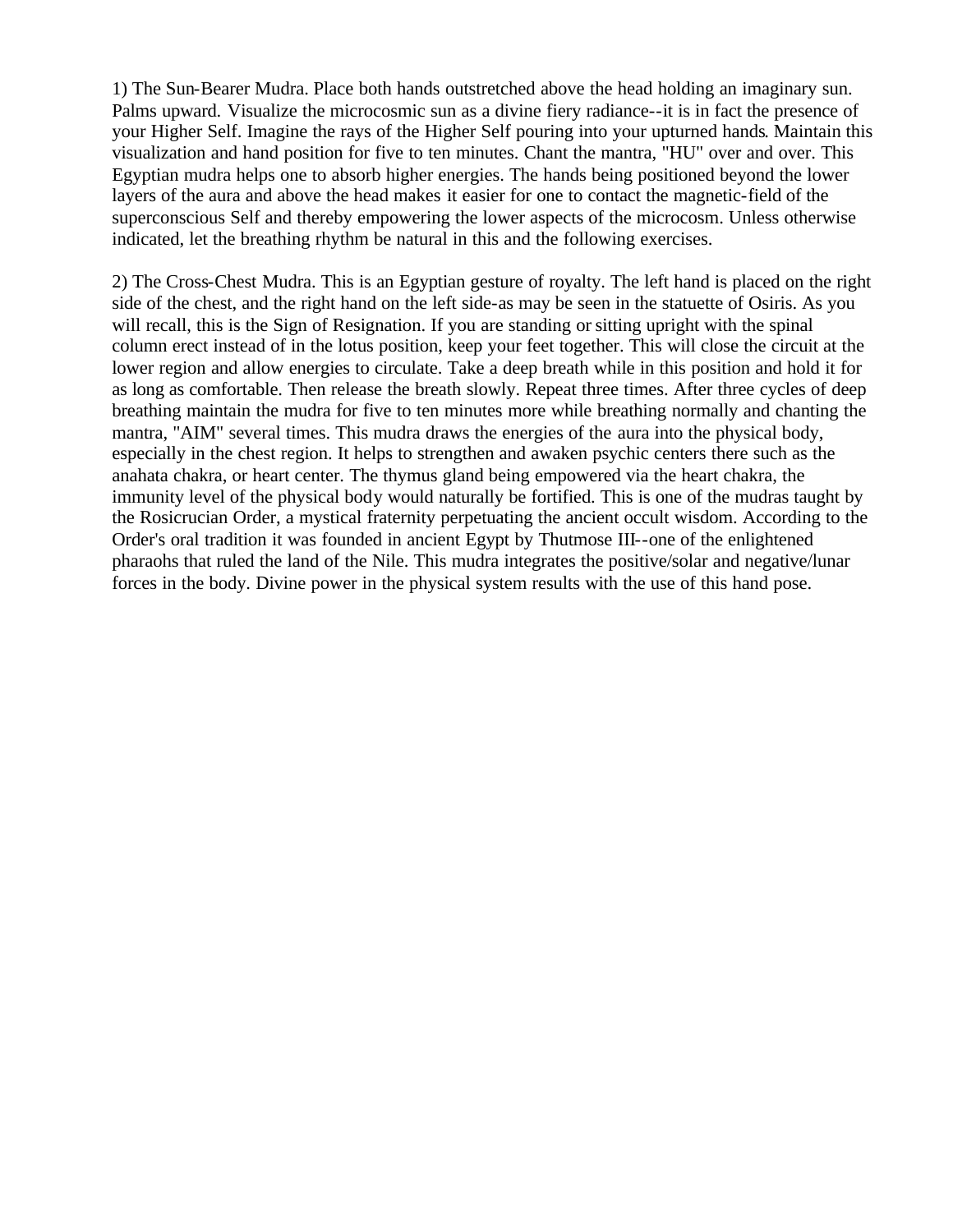3) The Praise Mudra. The members of the Egyptian Mystery Schools were well versed in the meaning and art of praising their gods. The temple hierophants knew that the secret effects of praises were upon the person giving the praise rather than the god receiving it. About two thousand years ago we were told to love our enemies by an Initiate of the Egyptian Mystery School. Why? Because love ennobles us. It does not matter if another deserves our love or not. The act of loving unfolds our divine nature and causes a greater force of our Higher Self to indwell in the physical form. The same



Anubis with Praise Mudra

principle applies to praising God, or any higher being more advanced than humanity. Divine beings or the Source of all do not care if we praise or adore them in any way. They are egoless and therefore unconcerned if we respect them or not. In religious and spiritual teachings channeled down from the intelligences of Light, we are taught to give praise and thanks to higher powers. This is not for their sake but for ours. The celestial beings are concerned over our spiritual development. The act of praising with a sincere and selfless heart causes us to be energized with a renewed power and a zest for life and is a healthy and a most essential spiritual discipline. Although praises may be given in any bodily position, the Egyptian Masters have found that a particular pose with a certain mudra offers a maximum effect. This is done by squatting with the right knee touching the ground while the left knee is raised. The left hand closed in a fist, is placed on the chest The right arm is

extended upwards to the side of the head and the hand also is in a fist pointing upwards. A variation of this is to use the right index finger to point upwards. Anubis, the god of the dead, has modeled this pose nicely for us. Maintain this position for 5-10 minutes while giving silent thanks to God for the life within you. During which time breathe normally while chanting the mantra, "EMA-HA." In a little while you will feel regenerated. You will feel joy pervading your being.

4) The Solar Plexus Energizer Mudra. All felines are symbols of solar energies. So it is apt that Sekhmet, a feline goddess as depicted here, assumes a secret pose that strengthens the sun center of her physical being, or in other words, her solar plexus. The solar plexus has nerves connecting to almost every organ in the body. By channeling energies or concentrating it in the solar plexus, we cause our organs to function optimally. But one must be careful, as over-polarization might cause problems. Assume



Nephthys with the Magnetizer Mudra

this mudra while standing or sitting. Breathe normally. Close the left hand into a fist and place it over the solar plexus as shown by Sekhmet. The right hand, should also be in a fist but placed to the side of the body. After 5-10 minutes of maintaining this position reverse the hand positions. The right hand in a fist over the solar plexus, while the left hand to the side of the body. Do this for another 5-10 minutes while mentally asking your Higher Self to energize your solar plexus and also chanting slowly the mantra, "RA-MA" about 9 times.

5) The Magnetizer Mudra. This mudra has a twofold purpose. It is used to absorb pranic energies from the environment or from some specific source; it likewise is employed for the purpose of magnetizing one's aura so as to strengthen it against invading metaphysical forces. This mudra confers various benefits, it may improve one's health, augment one's store of psychic energy, acquire charisma, etc. To execute this mudra one may sit or stand, or

assume the asana as portrayed by the goddess Nephthys: place the left foot underneath the buttocks and sit on it. The right foot is placed on the ground with the knee pointed upwards. Now put your two hands in front of you, palms outwards. If you are doing this mudra to absorb energies then visualize



Sekhmet withSolar Plexus Energizer Mudra